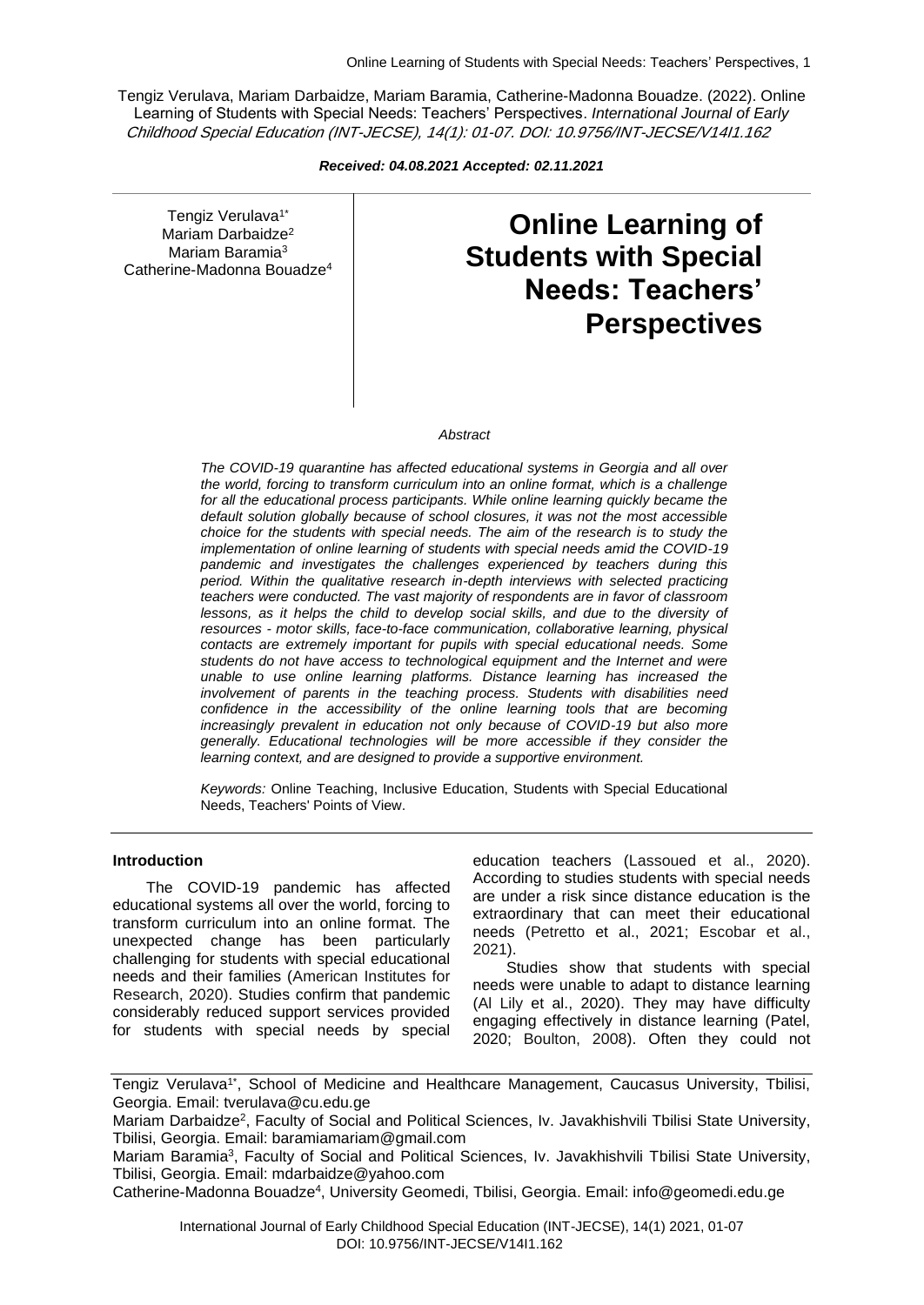engage in online lessons on a regular basis while their teachers had no feedback on their lecture activities (Fei and Luanjiao, 2020; Sigirtmac, 2020). Some students may be highly reliant to established study relationships and may experience severe anxiety as a result of its disruption (Buchnat & Wojciechowska 2020). Other students with complex physical needs, may depend on access to equipment and professional support that is only available in school (Asbury et al., 2020; Tomaino ET AL., 2021). Students with special needs did not receive supportive educational services (Toseeb et al., 2020; Aishworiya & Kang, 2020). Under online learning conditions, special education teachers may not be able to provide all kinds of services to students (Toquero, 2020; Kim & Fienup, 2021). It can be difficult and sometimes even impossible to work for certain purposes that require direct contact. Communication and collaboration between teachers, parents and students was very limited (Agoratus, 2020; Bakkaloglu & Ergin, 2020).

The aim of the research is to study the implementation of online learning of students with special needs amid the COVID-19 pandemic and investigates the challenges experienced by teachers during this period.

### **Materials and Methods**

Within the framework of qualitative research, the in-depth interviews were conducted. A nonprobability targeted sampling method was used to identify and recruit the main participants of the study. *The general staff consisted of currently working special education teachers from all regional units of Georgia. The sample size was determined by 25 respondents.*

The survey tool was a semi-structured questionnaire. The interviews were digitally recorded using voice recorders and later transcribed for the data analyses purposes. Data entry, editing, and analysis were done using NVivo software. To analyze the interviews, a case-centered narrative approach was used. The interviews were transcribed and checked carefully. The next step was to describe interviews thematically, this was, a structural element of narratives identified to get the main points of the stories. The respondents' names and any aspects that might reveal their circumstances were omitted to preserve their confidentiality.

Prior to the interviews, each participant was informed about the purpose of the study and written informed consent was obtained. We informed participants that they had the right to refuse participation and could retract their responses at any time during and after participation. Research was carried out in accordance to ethical principles of scientific

research, the Declaration of Helsinki and has been approved by the Research Ethics Board of Caucasus University.

#### **Results and Discussions**

In the online teaching process, 25 special education teachers were interviewed as part of qualitative research to understand the special education profession, work style, and the problems created. All respondents are female. They represent different age categories (from 24 to 64 years old). Teachers are from different regions of Georgia. It was found that 16 schools are located in cities, 8 in villages and one in a small town. Except for one school, every one of them is public. It turned out that all teachers have a different number of students with special education needs, some with only one, some with two or three. Some have 11 or 26 pupils. Teachers also talked about children's diagnoses, the most common being intellectual developmental delays and the autistic spectrum. We also encounter diagnoses such as Down syndrome, hearing and speech problems, behavioral disorders, cerebral palsy, hydrocephalus and vision problems.

Of the 25 respondents surveyed, all have higher education. As it turned out, the interest in the profession of special education teacher was due to several reasons. Most of them said that they could not be employed in their profession, so they decided to try teaching:

*"It turned out to be a very interesting field for me and I decided to try this field because I could not be employed in my profession". (Samegrelo-Zemo-Svaneti, working in a city school)* 

The process of online teaching is unimaginable without electronic means; therefore, it is interesting to see if teachers have encountered difficulties in this regard. For most, the tools needed to conduct the lesson are available. Some do not have access to them, although the number of such is small (4 respondents). The situation is most difficult when the equipment is available for teachers and not for pupils. One of the teachers said:

*"... we have a lot of problems in this regard because mainly these children are in a difficult social situation, families have a very difficult social background and do not have access to the Internet or a computer." (Shida Kartli, Working in a rural school).*

According to respondents, pupils with disabilities need the active help of parents, although as it turned out, some of them are not properly versed in modern technologies. Finally, it can be said that only 11 of the respondents use technical equipment with great frequency and therefore conduct lessons without any particular problems.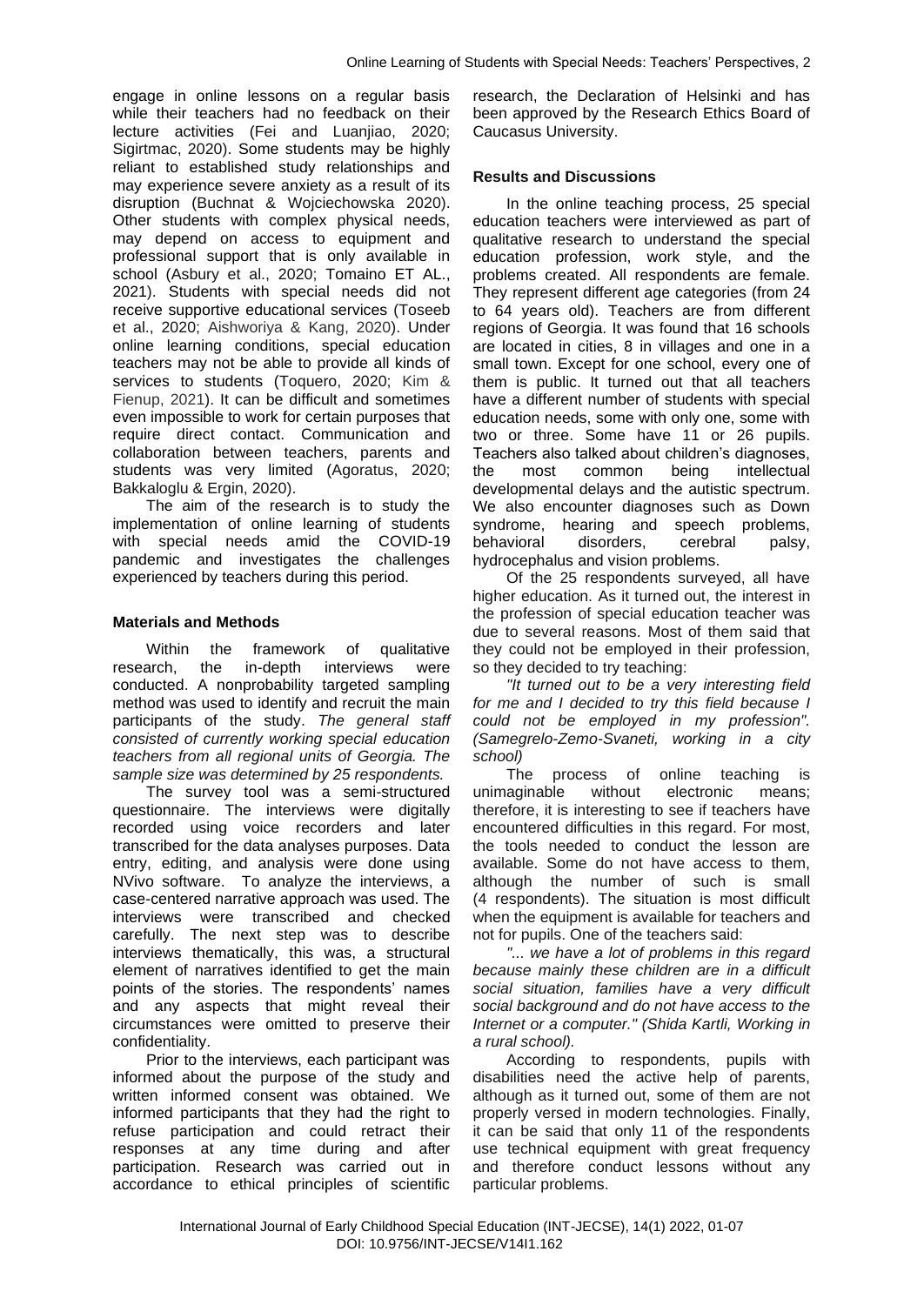The majority, nine respondents, use both Zoom and Messenger. Teachers try to consume a program that will be more accessible to children and their parents. However, the biggest problem is that the families have no opportunity to participate in the lesson process. Some of the respondents mentioned that they can communicate with pupils only by phone and there are cases when this is not possible, so teachers contact families and try to provide them with the necessary resources by distance.

As for the problems with the use of technical devices, the biggest obstacle is the lack of internet, it often shuts down or delays and significantly hinders the lesson process:

*"The internet is a problem for me, I think my phone is not answered, I call them so often because it is too busy." (Imereti, working in a rural school).*

The problem is the malfunction of technical devices. According to teachers, their computers are out of order and often shut down or crash. Some teachers have problems with the team, for example, they are not able to register a student, often do not hear the voice and unable to conduct some lessons due to lack of electricity. Such cases are especially common in villages. Finally, only 5 respondents turned out to be those who did not pose a particular problem with online learning.

According to nine respondents, online learning has some difficulties as they have family members who also need a computer and personal space. Some of them have several children who have schooling and need parental help. It is very difficult to isolate the room during the winter, because they do not have heating everywhere.

Respondents also spoke about school support. Most of them, 17 respondents, said that they are supported by the schools as much as possible and they try to provide them with the necessary resources. Several respondents mentioned that they use a school computer. Four respondents said they did not apply to the school and preferred that if a problem arose or they needed to buy something they could resolve the issue themselves. Only three participants said they did not feel much support from the school and did not notice their particular involvement and diligence. Most of the schools provided teachers with all the necessary instructions related to the use of online programs. Some also received information through trainings, while some independently found the necessary information with the help of social networks and various groups.

Most of the respondents mentioned that their method of distance learning has changed, which is reflected in the increased collaborative learning between teacher and parent.

*"Cooperative learning is the most important thing between a teacher and a parent, and that is what online learning has brought us, that we are constantly cooperating with parents."*

Some pupils are more developed because they are introverts and it is much more convenient for them to present themselves on the computer, online teaching is not available to some pupils at all due to lack of equipment or internet, which is the reason why teachers prepare assignments for pupils and provide them with files to teach, online teaching does not allow observation, because the teachers do not know in such conditions, the pupil completed the task independently if anyone helped. Also, special education teachers have very little time for lessons, computer learning has changed the activities and assignments that teachers give to pupils, in such conditions family members are very helpful to pupils, thus sometimes bearing their services, teachers are more dependent on their parents during online learning, which makes the teacher's assessment of the pupil even more subjective. A significant proportion of respondents point out that teachers are more mobilized in online teaching, this form of teaching requires more effort from them and it is stressful for them.

*"We need more effort, more endurance. Now it is the first class, especially since the pupils have not yet been able to understand where they were, what was happening at all, what they have to do, then they went online very quickly, so there is more effort to attract their attention, interest and engage in activities after that." (Kvemo Kartli, working in a city school)* 

Some pupils are not involved in online learning because they do not have internet and equipment, and in some cases parents are opposed because their children have special learning difficulties and therefore simply do not want for their children to be involved in online learning, believing that such teaching is pointless for them. Respondents also mention that some pupils are actively trying and are involved in online learning. Teachers also talked about the fact that online learning is especially difficult for first graders, pupils have become more dependent on parents because they cannot use the equipment independently, a small part of the respondent also notes that attendance in district/rural schools is higher than in cities.

*"In relation to urban schools, we have more attendance in district and rural schools, students often do not miss, often not, if something was not like that, the child will not miss, there is not." (Mtskheta-Mtianeti, working in rural schools).*

The involvement of parents in online learning has increased, they already have the functions of assisting their children, however, some parents are not involved in online learning for several reasons: They oppose online learning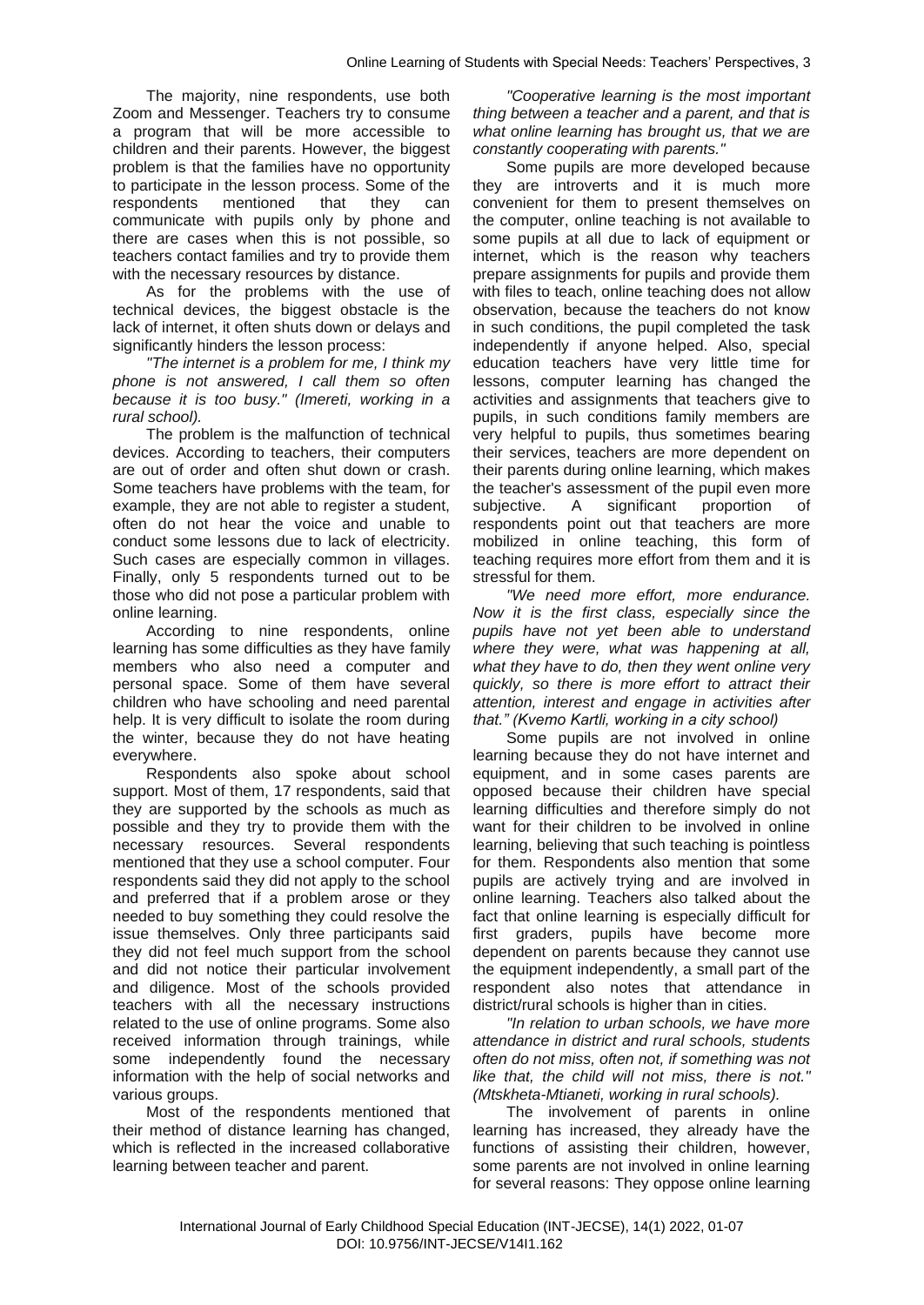because they believe this form of teaching is useless for their children.

*"They say that he still does not understand anything, it does not make sense to him. And I say, he cannot understand, he cannot understand, he will see the teachers, he will see the children, he will greet them, he will learn some skills and we have not reached that far. " (Kvemo Kartli, working in a city school).*

Some of them do not have computer skills, do not know the technology, some are just busy and do not have time, find it difficult to show willpower.

*"She could have brought the child to school, she was waiting, but now that she is faced with the challenge that I will send her an assignment and she has to do it and help the child, there is a problem because there is no will, they cannot do it, the child does not cost and there are a thousand reasons. Some are on, some are not. And to tell you the truth, some people are interested, some people are not interested at all." (Shida Kartli, working in the city school).*

A significant proportion of respondents noted that parental involvement did not change at all. An even smaller proportion of respondents mentioned that they tell parents about their children's attendance, but their senior children do not need maximum parental involvement during the online learning period.

A significant proportion of teachers point out that online teaching is of a lower quality than classroom teaching. Teachers can use a variety of resources and have close contact with students during classroom lessons. Teachers also say that time is not enough for online teaching, only 30 minutes are allotted for the teaching process, during this period normal communication is not possible, no effective result can be achieved.

*"When one student is in the lesson, there may be some result, but when the teacher conducts the lesson in the "Teams", you cannot get the result you get in the classroom because only 30 minutes are allotted for the lesson. Sometimes the voice is not heard at all and therefore it is hard to talk about the result." (Samegrelo-Zemo Svaneti, working in a city school)*

For a significant part of the respondents, classroom lessons are preferred, in terms of the diversity of resources, as well as the possibility of physical contact. For example, a resource room has so many resources that a teacher can develop a student's motor skills, thinking and memory skills that are less accessible during distance learning. At the same time, part notes that online learning also has positive features, including the fact that communication with parents during distance learning has increased.

Respondents also shared the experience of other special education teachers. 11 of them

said that special teachers have mastered online teaching and are ready for this method of teaching. Nine of them mentioned that special educators are not perfect in providing online education because some of them are subject teachers, older, have fewer computer skills, which does not allow them to study perfectly, are novices with less experience, have difficulty communicating with computers or are inattentive to special education towards a student in need. Some of the respondents also mentioned that some teachers can't get involved in online teaching because some students do not have internet or equipment. A small proportion of teachers talked about teachers facing resistance from parents because they did not want to involve their children in online teaching. Some parents are illiterate and unable to help their children with online learning. One of the important issues that teachers (3) have raised is the issue of remuneration, they say that special teachers have very low salaries, which is the reason why they are leaving the positions, and the school is forced to hire inexperienced staff.

*"Some people walk from the districts, some walk from the city to the district, they cannot pay for the road, their salaries are not enough, so they leave the schools and become subject teachers. An inexperienced staff enters the school again, not knowing where to start. When an inexperienced teacher enters the school, the quality is lost. I do not insult anyone, on the contrary, we should thank everyone who is in inclusive education, it is a very vulnerable field, but experience means a lot." (Shida Kartli, working in a city school).* 

A small proportion of respondents also noted that special education teachers who have children with disabilities themselves are distinguished by exceptional professionalism.

Most teachers agree that a face-to-face relationship between student and teacher is essential and is of paramount importance.

*"Face-to-face relationships, touch, facial expressions are crucial, the most important for a child. If you look at a child with love, if you feel it in a school relationship, it is a celebration and motivation for the child, they learn better. (Racha-Lechkhumi-Kvemo Svaneti, working in the city school).*

Through face-to-face communication, students develop social skills that can be achieved through emotional connection, eye contact, physical touch, empathy, and collaborative learning. A small proportion of teachers (4) also point out that the level of responsibility of students in face-to-face teaching is much higher, there is less chance of cheating, while online objective assessment and observation of students are associated with difficulties.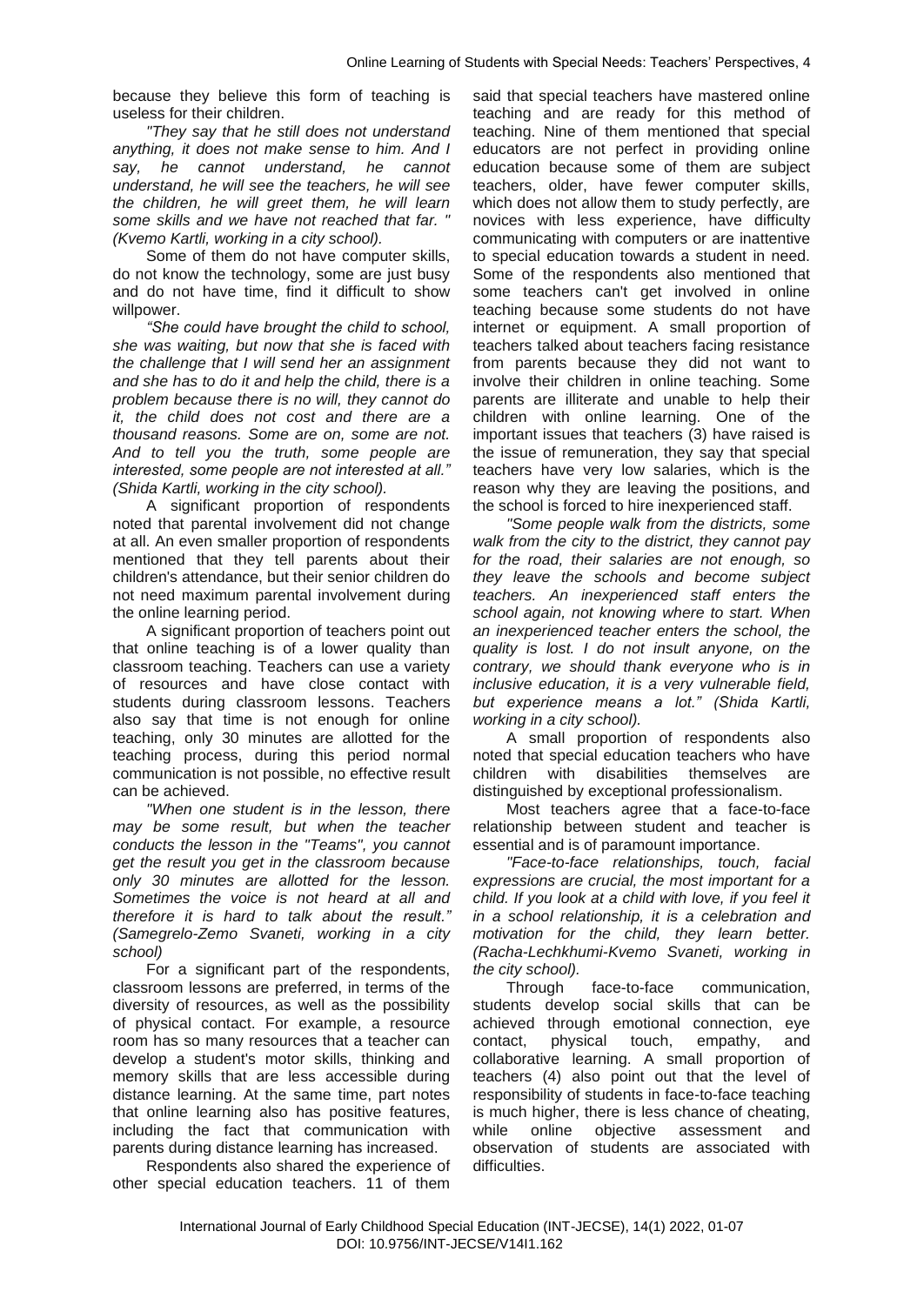The majority of respondents believe that the process of socialization of students has been hampered by distance learning. Some students with special educational needs found it hard to get used to the classroom, sitting at a desk, packing books. Being at home made the process even more difficult. Some students also have an internet problem that prevents them from interacting with classmates. A smaller proportion of respondents (7) believe that the socialization process has not been hampered. For example, high school students already had defined relationships, the experience of going to school, getting to know teachers, classmates and not having difficulty socializing, as well as children in neighboring villages already seeing each other more.

"It was not delayed because I know they may not go to school now, but they see children of their age in common, and there is no situation in the village where everyone is locked in a house, they still make friends and communicate with children their age." (Shida Kartli, rural school worker).

A small proportion of special education teachers (2) have no information about student socialization at all.

We received information from respondents about students' opportunities to make new friends. In most cases students' opportunities to make new friends were limited.

*"It was very limited. They are very comfortable at home, they are alone. They used to have to go out because they went to school, went to a special center, and had to play with children. The children opened up a lot and suddenly closed down again due to online education and are still in their comfort zone alone at home, do not even want to see children their age anymore." (Kvemo Kartli, working in the city school).*

According to part of the respondents (4), the opportunities of the students were not limited during the online study, because they live in the villages, still see each other, and also have a lot of virtual friends.

*"They can make new friends because the children have a lot of virtual friends. They may not meet each other physically at all, but they even have so many friends on their Facebook page." (Guria, working in a city school)*

Most of the respondents believe that students maintain old social connections through the Internet. High school students have enough computer skills to help them maintain old relationships on social media. Part of the respondents (5) think that their students have physical relations with each other even during the coronavirus pandemic because they live close to each other in the villages. 9 Respondents also say that students cannot maintain old social connections at all, because

some do not have computer equipment, some are a little age and cannot easily communicate with friends because they do not have technological skills. It should also be noted that not all teachers have information on how well their students have maintained old social connections.

Teachers (12) think that distance learning will have a negative impact on student development because online learning conditions will make it harder to realize in society. When they return to school they will find it difficult to establish themselves. They may have preferred online training. Also, students with special educational needs sometimes have learning difficulties. In this case, the learning period will take more time while learning online. Part of the students are waiting for when they will start learning, pupils are very tired of learning online. Teachers also point out that students' assessments after returning will be less satisfactory.

*"When we evaluated the students, we had bad results. As you know, there is nothing permanent with students with special educational needs, they can learn and forget, fail to move it into long-term memory, but this year had particularly worse results. Neither the special educator nor the psychologist was satisfied with the assessment results because the results were low in terms of teaching and even adaptive skills. I do not know what the reason is for this." (Mtskheta-Mtianeti, working in a city school).*

There are respondents (5) who believe that distance learning has neither positive nor negative impact on student development and has both characteristics, for example, parents are more involved during this period.

According to teachers (16), technology harms the psychological state of students, which is reflected in the fact that in distance learning students are easily irritated, angry, tired, impatient, and willful, become more addicted to technology.

*"Yes, it is not good, pupils have already become very dependent on computer equipment." (Kakheti, working in a rural school).* 

Part of the respondents (6) did not forget to perceive the issue of deteriorating physical condition. They believe that students will experience spine and vision problems due to sitting and spending time with the computers. They (4) also talk about the fact that distance learning can affect students' communication skills, it will be impaired in online learning. Some teachers (3) state that distance learning does not affect the physical and psychological condition of students, which is explained by the fact that online lessons do not last long.

Most of the respondents (16) regarding the access of students to the equipment stated that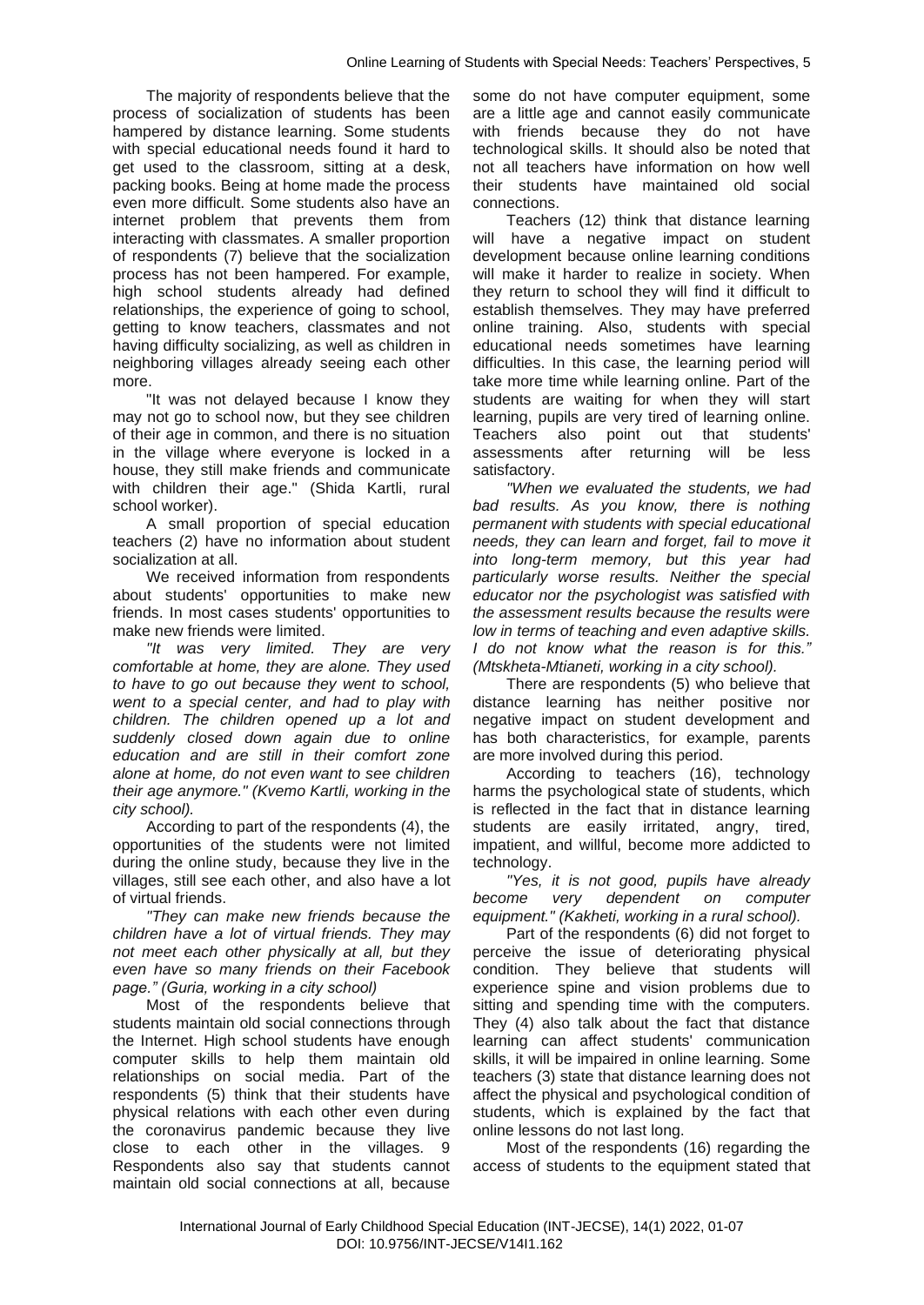in their practice, there was a case when the students did not have access to the equipment.

*"It is available to me personally, but it is not available for my pupil. I'm involved in "Teams," I've been involved in Messenger so far, I'm in "Teams" now. I work online with four students. The fifth pupil does not join because he does not have a computer or a telephone." (Imereti, working in a city school).*

Some respondents mentioned that they have to prepare materials and provide them to students to teach at least to those who do not have the equipment, although there have been cases where the teacher and student have not been able to communicate with each other for months due to lack of internet. Respondents (4) also mention that, fortunately, they have students who have access to technology and are involved in online learning.

According to special teachers (12), a large proportion of students are unable to use the equipment independently and they need someone's help to be able to engage in online learning.

*"They can do nothing without a parent because they are too young." (Shida Kartli, working in a city school).* 

According to nine respondents, some students mastered the technique easily, they are a new generation and it was not difficult for them to explore the new platform.

*"Seniors have mastered it very easily and know it even better than teachers." (Racha-Lechkhumi-Kvemo Svaneti, working in a city school).*

Some students have mastered the technology with difficulty but still manage to engage in online lessons and individual lessons independently.

Respondents (10) explained that parents and caregivers do not face challenges in engaging in online learning. As a small number of respondents noted, parents believe that online learning makes no sense to their children, so they are not involved in the process. Some parents work and students are helped by caregivers. Some parents have no helpers and cannot even control their children. Pupils who stay with their grandparents are less involved in online learning because older people have fewer technological skills. In large families, the choice is made more about the education of a child with a typical development than about a person with special educational needs.

### **Discussion and Conclusion**

The experience of special education teachers in this study has shown that online learning has many challenges and difficulties for them and their students. First of all, some teachers do not have access to the necessary

technical equipment. However, sometimes teachers' computers or mobile phones work with defects, which creates obstacles. They also talk about the shortcomings of online programs: sound is inaudible, it often shuts down, teachers are not able to register students, etc. besides, not to run into problems with the internet, some teachers have to buy online packages, which comes at an additional cost.

Based on the interviews, it is clear that the most essential and noteworthy issue is the socioeconomic conditions of the families. Students could not attend the lesson due to lack of internet and computer or mobile phone. Several other problems related to the online learning process have been identified. First of all, these are internet flaws as they often shut down and work with delays. There are also cases when the lesson is not possible due to power outages. It also should be noted that these problems are more common in villages. As it turned out, the situation at home is also a hindering factor for teachers. Most are married, have children, including schoolchildren. There are often cases, when a computer or a certain space is needed by several family members at the same time. Consequently, it is too difficult to distribute resources evenly. Respondents also mentioned that their children also need help in the learning process. Besides, during the winter they sometimes have to stay in a cold room because the whole house cannot be heated.

Respondents spoke about the involvement of the schools in online learning, and the majority noted that they pay maximum attention to the learning process and provide all relevant resources to teachers if necessary. Involvement of parents in the teaching process during the online learning period increased significantly. They help their children with homework and spend more time with them. Also, the relationship between parents and teachers has been improved and strengthened.

As for the involvement and opportunities of the students themselves, the teachers said that all this was much better done during the classroom. For children with special educational needs, direct communication is very important. Respondents also said that they have a resource room in the school, which is equipped with the necessary resources, special toys, and their use is essential for the development of pupils, but it is hard to carry out them in all online activities. For the children not to fall behind the program, they often send exercises, coloring books, etc. And in this way try to involve them in various activities.

Children find it difficult to maintain existing social connections and make it even harder to make new friends. Some are indeed able to communicate through social networks, but some students find it harder. Teachers have worked